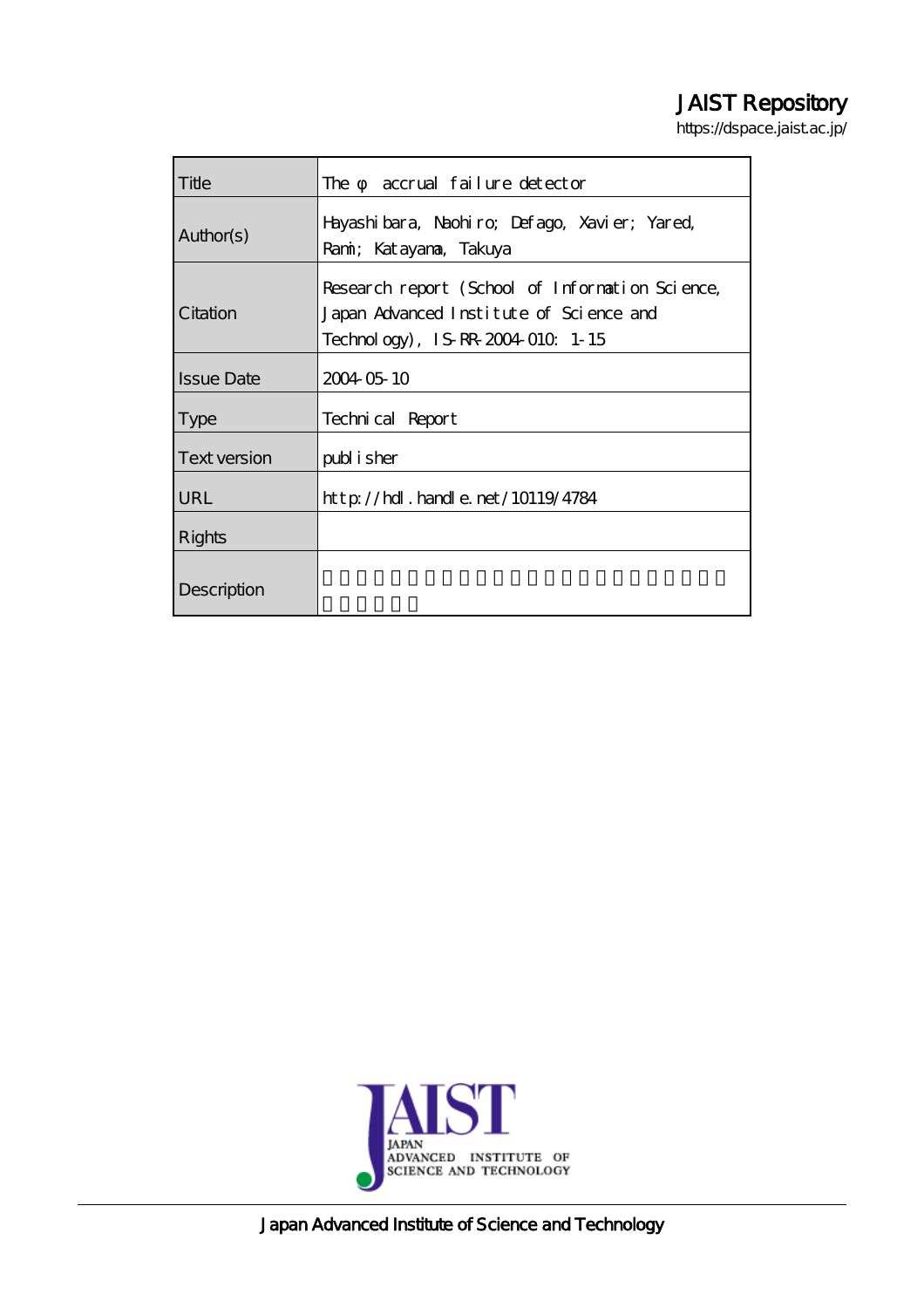# The φ Accrual Failure Detector Naohiro Hayashibara<sup>1</sup>, Xavier Défago<sup>1,2</sup>, Rami Yared<sup>1</sup>, and Takuya Katayama<sup>1</sup>

1School of Information Science, Japan Advanced Institute of Science and Technology 2PRESTO, Japan Science and Technology Agency (JST)

May 10, 2004 IS-RR-2004-010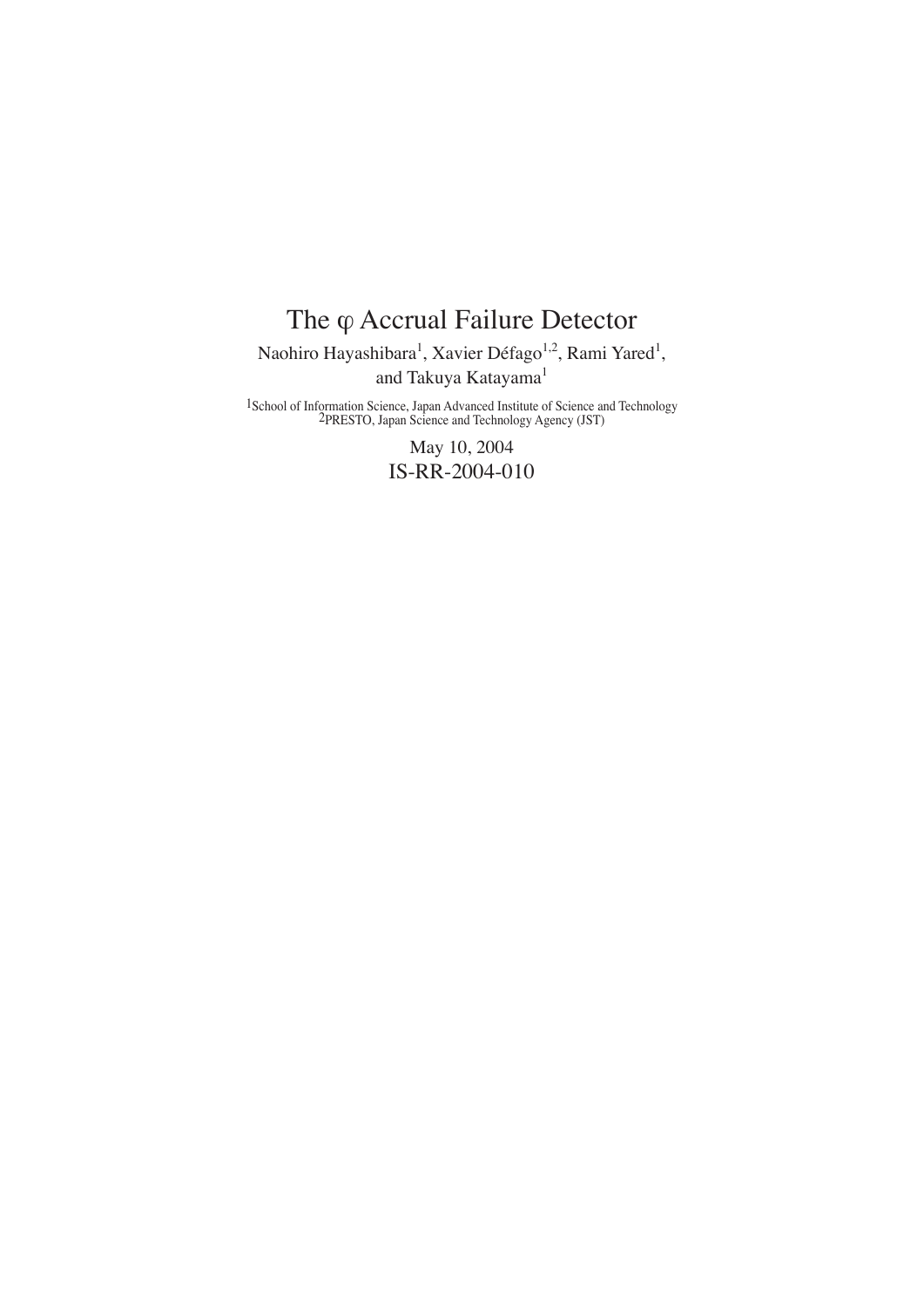# The  $\varphi$  Accrual Failure Detector

Naohiro Hayashibara\*, Xavier Défago<sup>\*†</sup> (contact), Rami Yared\* and Takuya Katayama\*

<sup>∗</sup>School of Information Science

Japan Advanced Institute of Science and Technology (JAIST)

1-1 Asahidai, Tatsunokuchi, Ishikawa 923-1292, Japan

†PRESTO, Japan Science and Technology Agency (JST)

Email: {nao-haya,defago,r-yared,katayama}@jaist.ac.jp

#### **Abstract**

Detecting failures is a fundamental issue for fault-tolerance in distributed systems. Recently, many people have come to realize that failure detection ought to be provided as some form of generic service, similar to IP address lookup or time synchronization. However, this has not been successful so far. One of the reasons is the difficulty to satisfy several application requirements simultaneously when using classical failure detectors.

We present a novel abstraction, called accrual failure detectors, that emphasizes flexibility and expressiveness and can serve as a basic building block to implementing failure detectors in distributed systems. Instead of providing information of a boolean nature (trust vs. suspect), accrual failure detectors output a suspicion level on a continuous scale. The principal merit of this approach is that it favors a nearly complete decoupling between application requirements and the monitoring of the environment.

In this paper, we describe an implementation of such an accrual failure detector, that we call the  $\varphi$  failure detector. The particularity of the  $\varphi$  failure detector is that it dynamically adjusts to current network conditions the scale on which the suspicion level is expressed. We analyzed the behavior of our  $\varphi$  failure detector over an intercontinental communication link during several days. Our experimental results show that our  $\varphi$  failure detector performs equally well as other known adaptive failure detection mechanisms, with an improved flexibility.

# I. INTRODUCTION

It is well-known that failure detection constitutes a fundamental building block for ensuring fault tolerance in distributed systems. For this reason, many people have been advocating that failure detection should be provided as a service [1]–[5], similar to IP address lookup (DNS) or time synchronization (e.g., NTP). Unfortunately, in spite of important technical breakthroughs, this view has met little success so far. We believe that one of the main reasons is that the conventional boolean interaction (i.e., trust vs. suspect) makes it difficult to meet the requirements of several distributed applications running simultaneously. For this reason, we advocate a different abstraction that helps decoupling application requirements from issues related to the underlying system.

It is well-known that there exists an inherent tradeoff between (1) *conservative* failure detection (i.e., reducing the risk of wrongly suspecting a running process), and (2) *aggressive* failure detection (i.e., quickly detecting the occurrence of a real crash). There exists a continuum of valid choices between these two extremes, and what defines an appropriate choice is strongly related to application requirements.

One of the major obstacles to building a failure detection service is that simultaneously running distributed applications with different quality-of-service requirements must be able to tune the service to meet their own needs without interfering with each other. Furthermore, some classes of distributed applications require the use of different qualities of service of failure detection to trigger different reactions (e.g., [6]–[8]). For instance, an application can take precautionary measures when the confidence in a suspicion reaches a given level, and then take more drastic actions once the confidence raises above a second (much higher) level.

*Accrual failure detectors:* Failure detectors are traditionally based on a boolean interaction model wherein processes can only either trust or suspect the processes that they are monitoring. In contrast, we propose a novel abstraction, called accrual failure detector, whereby a failure monitor service outputs a value on a *continuous scale* rather than information of a boolean nature. Roughly speaking, this value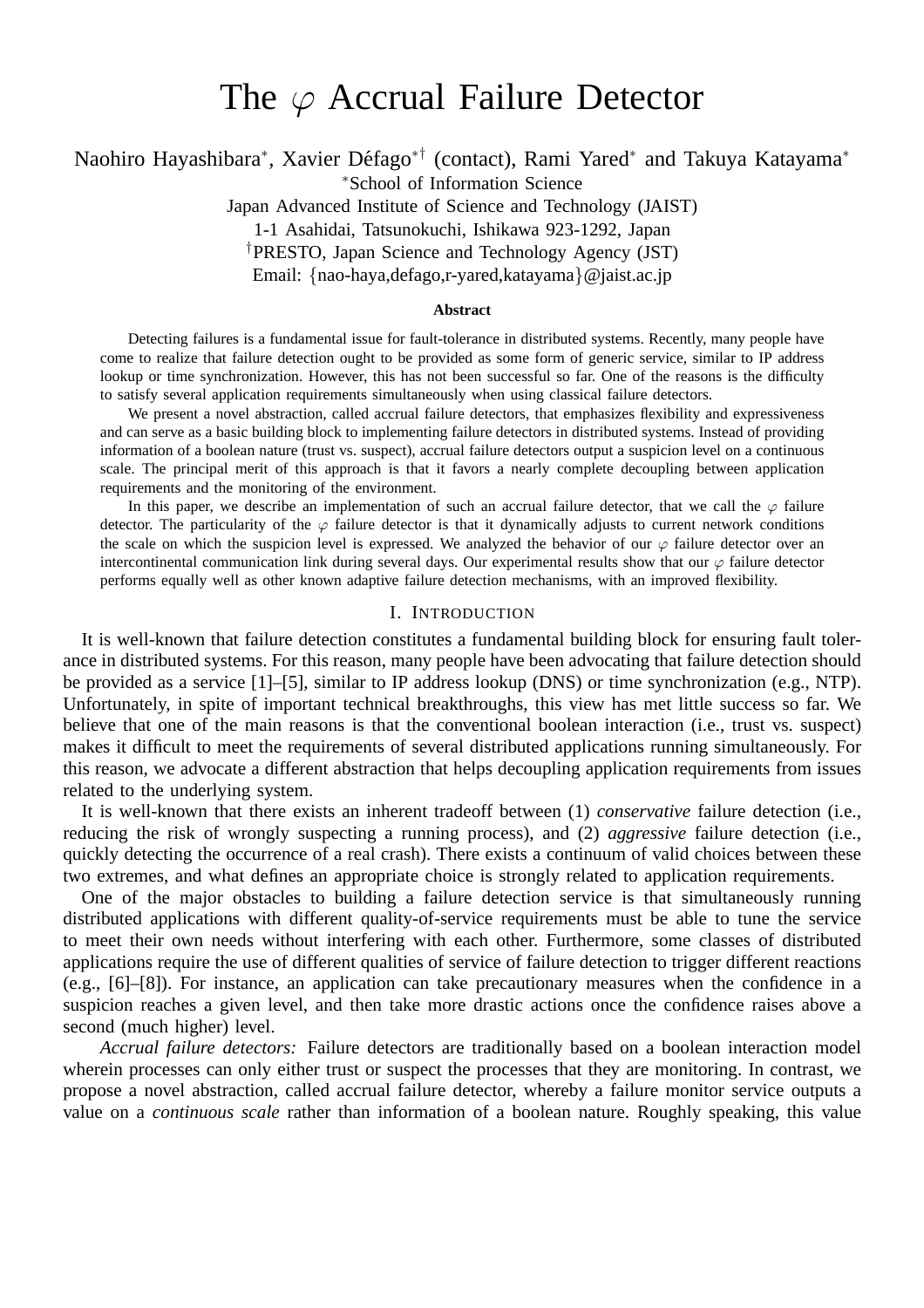captures the degree of confidence that a corresponding monitored process has crashed. If the process actually crashes, the value is guaranteed to *accrue* over time and tend toward infinity, hence the name. It is then left to application processes to set an appropriate suspicion threshold according to their own quality-of-service requirements. A low threshold is prone to generate many wrong suspicions but ensures a quick detection in the event of a real crash. Conversely, a high threshold generates fewer mistakes but needs more time to detect actual crashes.

*Example:* Let us now illustrate the advantage of this approach with a simple example. Consider a distributed application in which one of the processes is designated as a master while all other processes play the role of workers. The master holds a list of jobs that needs to be computed and maintains a list of available worker processes. As long as jobs remain in its list, the master sends jobs to idle workers and collects the results after they have been computed. Assume now that some of the workers might crash (for simplicity, we assume that the master never crashes). Let some worker process  $p_w$  crash during the execution; the master must be able to detect that  $p_w$  has crashed and take appropriate actions, otherwise the system might block forever. With accrual failure detectors, this could be realized as follows. When the confidence level reaches some low threshold, the master simply flags the worker process  $p_w$  and temporarily stops sending new jobs to  $p_w$ . Then, when reaching a moderate threshold, the master cancels all unfinished computations that were running on  $p_w$  and resubmit them to some other worker processes. Finally, when reaching a high threshold, the confidence that  $p_w$  has crashed is high, so the master removes  $p_w$  from its list of available workers and releases all corresponding resources. Using conventional failure detectors to implement such a simple behavior would be quite a challenge.

*Contribution:* In this paper, we present the abstraction of accrual failure detectors and describe an adaptive implementation called the  $\varphi$  failure detector. Briefly speaking, the  $\varphi$  failure detector works as follows. The protocol samples the arrival time of heartbeats and maintains a sliding window of the most recent samples. This window is used to estimate the arrival time of the next heartbeat, similarly to conventional adaptive failure detectors [9], [10]. The distribution of past samples is used as an approximation for the probabilistic distribution of future heartbeat messages. With this information, it is possible to compute a value  $\varphi$  with a scale that changes dynamically to match recent network conditions.

We have evaluated our failure detection scheme on a transcontinental link between Japan and Switzerland. Heartbeat messages were sent using the user datagram protocol (UDP) at a rate of about ten per second. The experiment ran uninterruptedly for a period of one week, gathering a total of nearly 6 million samples. Using these samples, we have analyzed the behavior of the  $\varphi$  failure detector, and compared it with traditional adaptive failure detectors [9], [10]. By providing exactly the same input to every failure detector, we could ensure the fairness of the comparison. The results show that the enhanced flexibility provided by our approach does not induce any significant overhead.

*Structure:* The rest of the paper is organized as follows. Section II recalls important concepts and definitions regarding failure detectors. Section III describes the abstraction of accrual failure detectors. Section IV presents an implementation of accrual failure detectors called the  $\varphi$  failure detector. The behavior of the  $\varphi$  failure detector is evaluated in Section V, where it is compared with other existing failure detector implementations on a wide-area network. Section VI discusses other related work. Finally, Section VII concludes the paper.

#### II. FAILURE DETECTORS: BASIC CONCEPTS & IMPLEMENTATIONS

This section briefly reviews important results concerning failure detection. We first outline the basic concepts, describe important metrics, and discuss basic aspects of their implementations. At the end of the section, we describe two prior implementations of adaptive failure detectors that we later use as a reference to compare with our  $\varphi$  failure detector.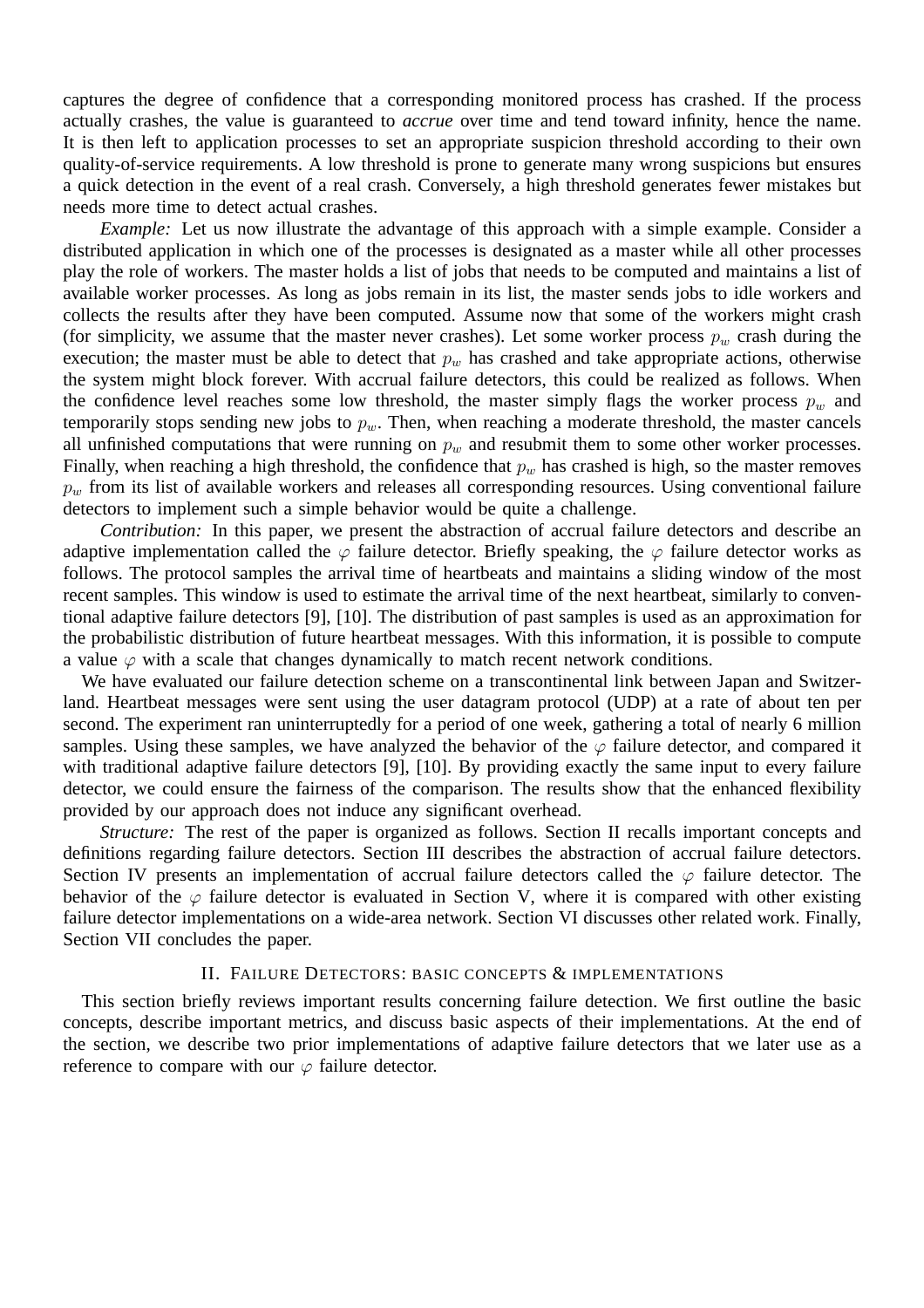#### *A. Unreliable failure detectors*

Being able to detect the crash of other processes is a fundamental issue in distributed systems. In particular, several distributed agreement problems, such as Consensus, cannot be solved deterministically in asynchronous<sup>1</sup> systems if even a single process might crash [11]. The impossibility is based on the fact that, in such a system, a crashed process cannot be distinguished from a very slow one.

The impossibility result mentioned above no longer holds if the system is augmented with some unreliable failure detector oracle [12]. An unreliable failure detector is one that can make mistakes, to a certain degree. As an example, we present here the properties of a failure detector of class  $\Diamond P$  (eventually perfect), which is sufficient to solve the Consensus problem:

*Property 1 (Strong completeness):* There is a time after which every process that crashes is permanently suspected by all correct processes.

*Property 2 (Eventual strong accuracy):* There is a time after which correct processes are not suspected by any correct process.

### *B. Quality of service of failure detectors*

Chen et al. [10] propose a set of metrics to evaluate the quality of service (QoS) of failure detectors. For simplicity and without loss of generality, they consider a simple system as follows. The system consist of only two processes called p and q, where process q monitors process p. Process p can possibly be subject to crash failures, in which case the crash is permanent. In the sequel, we consider the same system, and use the following subset of Chen's metrics.

*Definition 1 (Detection time*  $T_D$ ): The detection time is the time that elapses since the crash of p and until  $q$  begins to suspect  $p$  permanently.

*Definition 2 (Average mistake rate*  $\lambda_M$ ): This measures the rate at which a failure detector generates wrong suspicions.

Notice that the first definition relates to the completeness whereas the other one relates to the accuracy of the failure detector.

#### *C. Heartbeat failure detectors*

In this section, we present a brief overview of heartbeat-based implementations of failure detectors. Assume that processes have also access to some local physical clock giving them the ability to measure time. These clocks may or may not be synchronized.

Using heartbeat messages is a common approach to implementing failure detectors. It works as follows (see Fig. 1): process  $p$ —i.e., the monitored process—periodically sends a heartbeat message to process q, informing q that p is still alive. The period is called the heartbeat interval  $\Delta_i$ . Process q suspects process p if it fails to receive any heartbeat message from p for a period of time determined by a timeout  $\Delta_{to}$ , with  $\Delta_{to} \geq \Delta_i$ . A third value of importance is the network transmission delay of messages. For convenience, we denote by  $\Delta_{tr}$  the average transmission time experienced by messages.

In the conventional implementation of heartbeat-based failure detection protocols, the timeout  $\Delta_{to}$  is fixed as a constant value. Upon receiving a heartbeat, process  $q$  waits for the next heartbeat for at most  $\Delta_{to}$  units of time, after which it begins to suspect process p if no new heartbeat has been received.

Obviously, the choice of a timeout value must be larger than  $\Delta_i$ , and is dictated by the following tradeoff. If the timeout  $(\Delta_{to})$  is short, crashes are detected quickly but the likeliness of wrong suspicions is high. Conversely, if the timeout is long, wrong suspicions become less frequent, but this comes at the expense of detection time.

An alternative implementation of heartbeat failure detectors sets a timeout based on the transmission time of the heartbeat. The advantage of this approach is that the maximal detection time is bounded, but

<sup>&</sup>lt;sup>1</sup>An asynchronous distributed system is one in which there are no bounds on communication delays and on the speed of processes.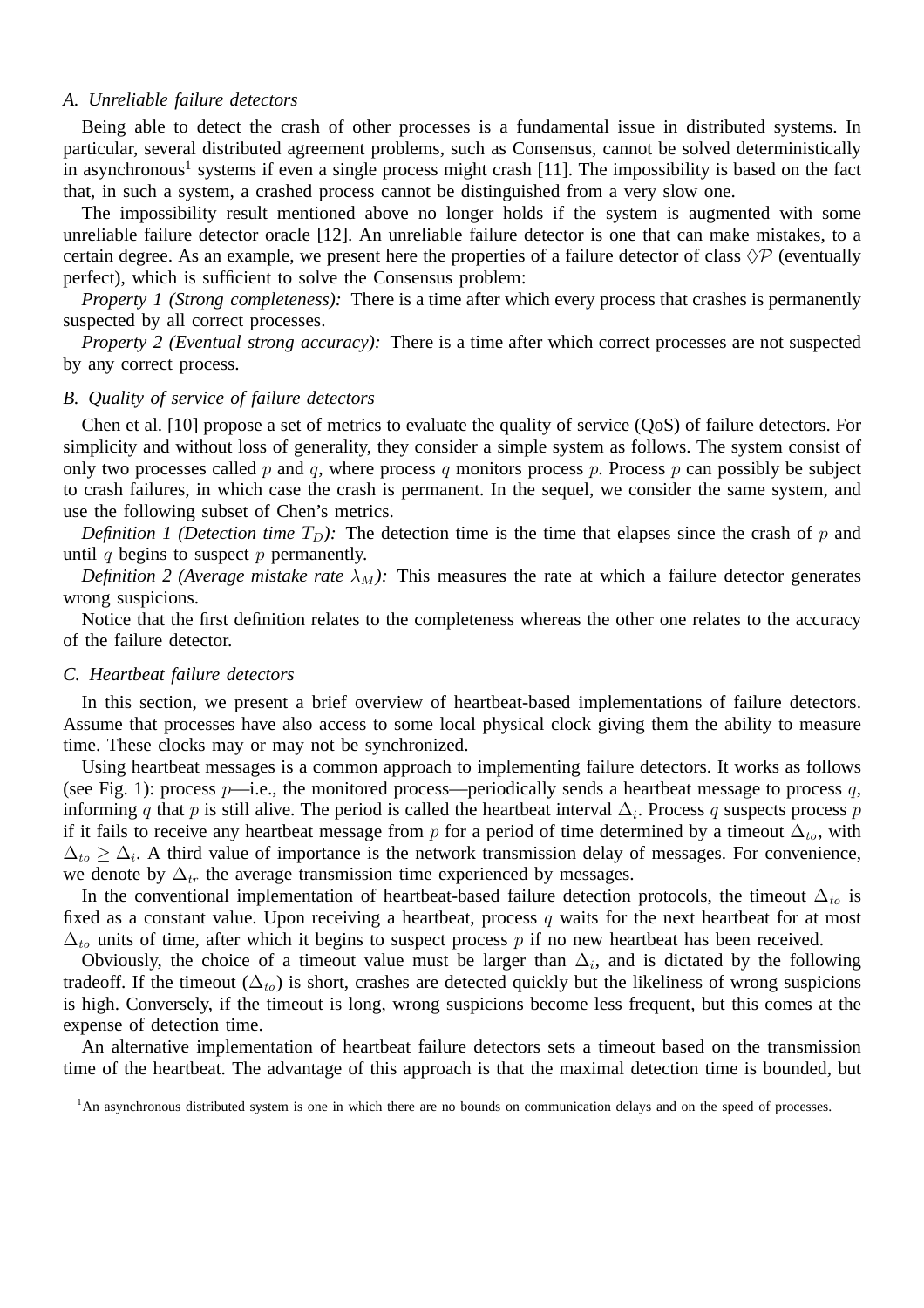

Fig. 1. Heartbeat failure detection and its main parameters.

its drawback is that it relies on clocks with negligible drift 2 and a shared knowledge of the heartbeat interval  $\Delta_i$ . This last point can become a problem in practice, when the regularity of the sending of heartbeats cannot be ensured and a short interval makes the timing inaccuracies due to operating system scheduling take more importance (i.e., the actual interval differs from the target one as a result).

Each of the two approaches has its own merits that depend on the context, so we believe that there is no clearcut answer to the question of choosing one over the other.

#### *D. Adaptive failure detectors*

The goal of adaptive failure detectors is to adapt to changing network conditions. Most adaptive failure detectors presented in the literature are based on a heartbeat strategy (although nothing seems to preclude a query-response interaction style, for instance). The principal difference with using a fixed heartbeat strategy is that the timeout is modified dynamically according to network conditions.

*1) Chen-FD:* Chen et al. [10] propose an approach based on a probabilistic analysis of network traffic. The protocol uses arrival times sampled in the recent past to compute an estimation of the arrival time of the next heartbeat. The timeout  $\Delta_{to}$  is set according to this estimation and a constant safety margin  $\alpha$  is added. The estimation of the next heartbeat arrival time is recomputed after each new heartbeat arrival. The safety margin is computed once, based on quality-of-service requirements. The authors propose two versions of their protocol; one that relies on synchronized clocks, and a second one that uses unsynchronized clocks with negligible drift. We have done our comparisons based on the second version of their protocol.

*2) Bertier-FD:* Bertier et al. [9] propose an adaptive failure detector based on the same approach, but using a different estimation function. Their estimation combines Chen's estimation with a dynamic estimation based on Jacobson's estimation of the round-trip time [13]. The resulting failure detector provides a shorter detection time, but generates more wrong suspicions than Chen's estimation, according to their measurements on a LAN.

*3) Note on setting the heartbeat period:* It is clear that the heartbeat period  $\Delta_i$  is a factor that contributes to the detection time. However, in contrast to a common belief, Müller [14] shows that, on several different networks,  $\Delta_i$  is not much determined by quality-of-service requirements, but rather by the characteristics of the underlying system.

An informal argument is as follows. Roughly speaking, the detection time is equally determined by three parameters:  $\Delta_i$ ,  $\Delta_{tr}$ , and some additional margin  $\alpha$  (with  $\Delta_{to} \approx \Delta_i + \alpha$ ).  $\Delta_{tr}$  is caused by the network and cannot really be tuned.

• On the one hand, if  $\Delta_i$  is a lot smaller than  $\Delta_{tr}$ , then reducing it will have little effect on reducing the detection time. Indeed, the detection time cannot possibly be shorter than the transmission time. In fact, reducing  $\Delta_i$  further would generate both a larger amount of traffic on the network and a higher activity in the network stacks. This could in turn increase  $\Delta_{tr}$ .

<sup>2</sup>A straightforward implementation requires synchronized clocks. Chen et al. [10] show how to do it with unsynchronized clocks, but this still requires a negligible drift between the clocks.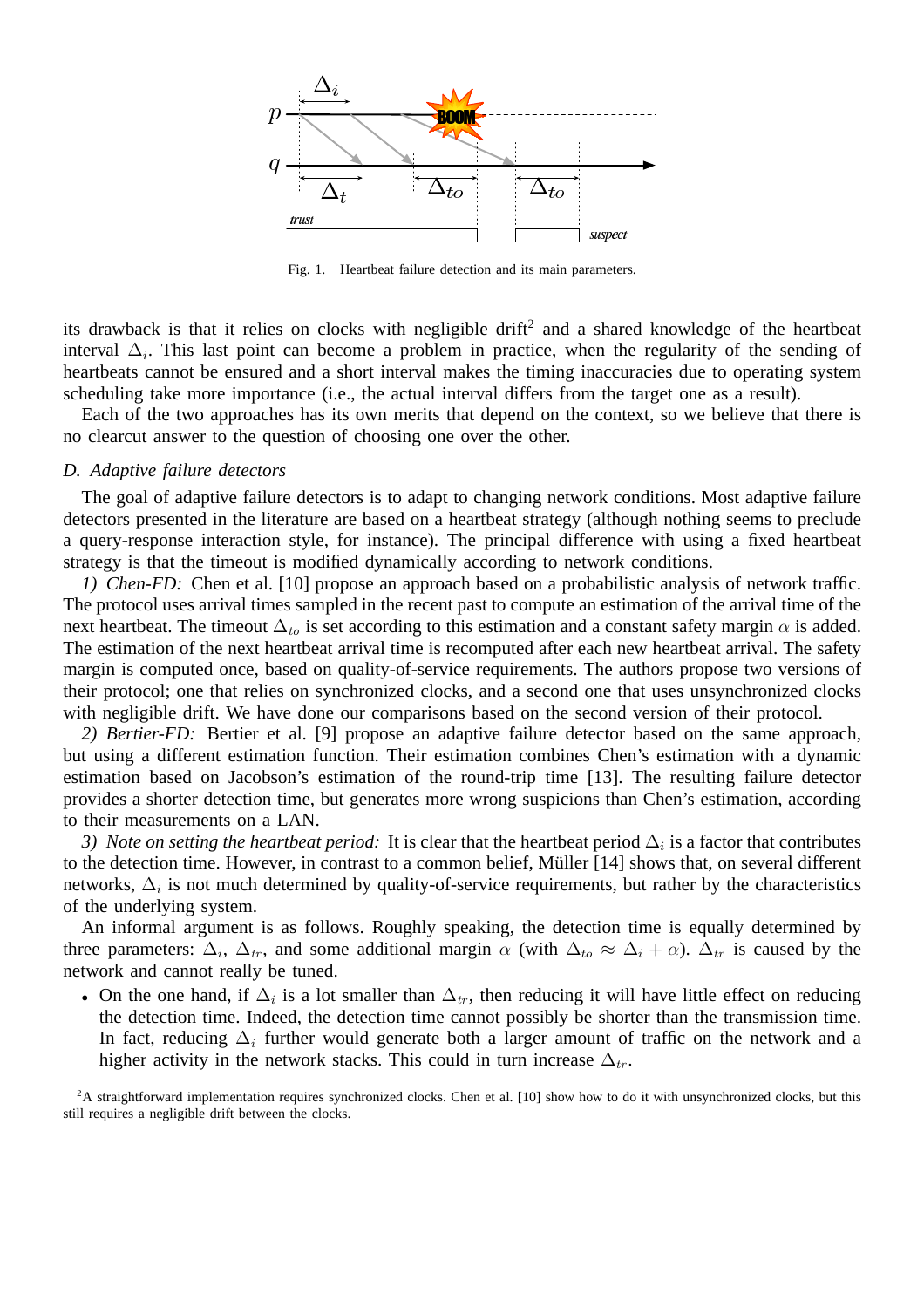

Fig. 2. Structure of traditional failure detectors. Monitoring and interpretation are combined. Interactions with applications and protocols is boolean.



• On the other hand, if  $\Delta_i$  is a lot larger than  $\Delta_{tr}$ , then  $\Delta_i$  will almost entirely determine the detection time. Increasing it further will increase the detection time accordingly, but it will have nearly no effect in reducing the already low load on the network.

Hence, we can conclude that any reasonable value of  $\Delta_i$  should be roughly equal to the average transmission time  $\Delta_{tr}$ . The only exception that we could see is when an upper limit is set on the acceptable usage of network bandwidth for control messages.

Although the above argument is rather informal, it suggests that there exists, with every network, some nominal range for the parameter  $\Delta_i$  with little or no impact on the accuracy of the failure detector. In other words, we can consider that the parameter  $\Delta_i$  is given by the underlying system rather than computed from application requirements.

# III. ACCRUAL FAILURE DETECTORS

The principle of accrual failure detectors is simple. Instead of outputting information of a boolean nature, accrual failure detectors output suspicion information on a continuous scale. Roughly speaking, the higher the value, the higher the chance that the monitored process has crashed.

In this section, we first describe the use of accrual failure detectors from an architectural perspective, and put this in contrast with conventional failure detectors. Then, we give a more precise definition of accrual failure detectors. Finally, we conclude the section by showing the relation between accrual failure detectors and conventional ones. In particular, we show how an accrual failure detector can be used to implement a failure detector of class  $\Diamond P$ .

#### *A. Architecture overview*

Conceptually, the implementation of failure detectors on the receiving side can be decomposed into three basic parts as follows.

- 1) *Monitoring*. The failure detector gathers information from other processes, usually through the network, such as heartbeat arrivals or query-response delays.
- 2) *Interpretation*. Monitoring information is used and interpreted, for instance to decide that a process should be suspected.
- 3) *Action*. Actions are executed as a response to triggered suspicions. This is normally done within applications.

The main difference between traditional failure detectors and accrual failure detectors is which component of the system does what part of failure detection.

In traditional timeout-based implementations of failure detectors, the monitoring and interpretation parts are combined within the failure detector (see Fig. 2). The output of the failure detector is of boolean nature; *trust* or *suspect*. An elapsing timeout is equated to suspecting the monitored process, that is, the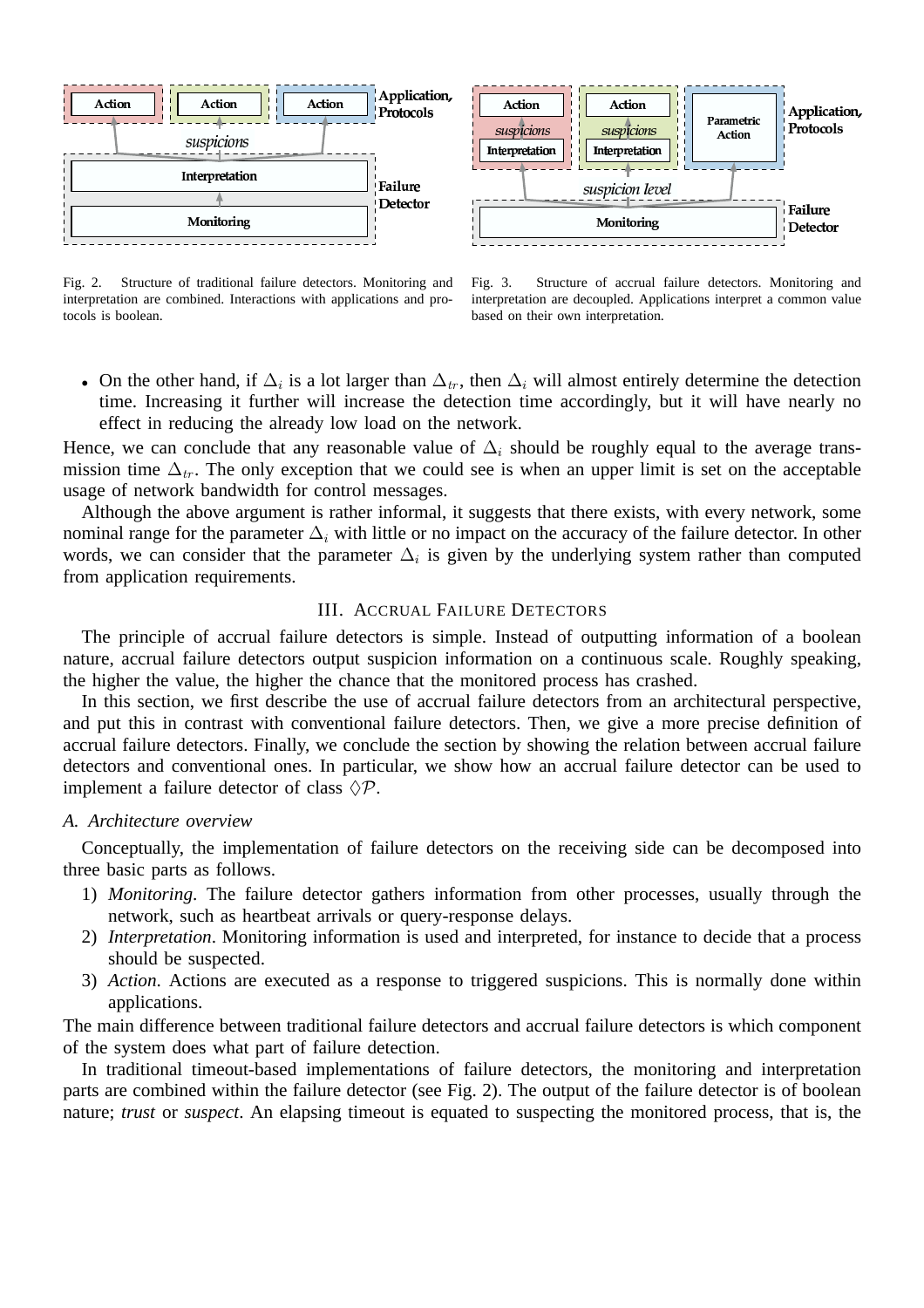monitoring information is already being interpreted. Applications cannot do any interpretation, and thus are left with what to do with the suspicion. Unfortunately, suspicion tradeoffs largely depend on the nature of the triggered action, as well as its cost in terms of performance or resource usage.

In contrast, accrual failure detectors provide a lower-level abstraction that avoids the interpretation of monitoring information (see Fig. 3). Some value is associated with each process that represents a suspicion level. This value is then left for the applications to interpret. For instance, by setting an appropriate threshold, applications can trigger suspicions and perform appropriate actions. Alternatively, applications can directly use the value output by the accrual failure detector as a parameter to their actions. Considering the example of master/worker described in the introduction, the master could decide to allocate the most urgent jobs only to worker processes with a low suspicion level.

#### *B. Definition*

An accrual failure detector is defined as a failure detector that outputs a value associated with each of the monitored processes, instead of a set of suspected processes. In the simplified model considered in this paper (two processes p and q, where q monitors p), the output of the failure detector of q over time can be represented by the following function ("suspicion level of  $p$ ").

$$
susp\_level_p(t) \ge 0
$$
 (1)

The values output by an accrual failure detector module define the function  $susp\_level_p$  and must satisfy the properties below. The first two properties specify what the output of  $susp\_level_p(t)$  should be if the process  $p$  is faulty, whereas the remaining two properties specify what the output should be if  $p$  is correct.

*Property 3 (Asymptotic completeness):* If process p is faulty, the suspicion level  $susp\_level_p(t)$  tends to infinity as time goes to infinity.

*Property 4 (Eventual monotony):* If process p is faulty, there is a time after which  $susp\_level_p(t)$  is monotonic increasing.

*Property 5 (Upper bound):* Process p is correct if and only if  $susp\_level_p(t)$  has an upper bound over an infinite execution.

*Property 6 (Reset):* If process p is correct, then for any time  $t_0$ ,  $susp\_level_p(t) = 0$  for some time  $t \ge t_0$ .

#### *C. Transformation into conventional failure detection*

Given the definitions of accrual failure detectors, it easy to use them to construct existing failure detectors such as one of class  $\Diamond P$ . The algorithm below is similar to one proposed by Fetzer et al. [15].

Consider the following transformation algorithm described for the situation where process q monitors process p. Process q maintains two dynamic thresholds  $T_{high}$  and  $T_{low}$ , initialized to the same arbitrary value greater than 0.

- *S-transition*: Whenever the value of  $susp\_level_p$  crosses the upper threshold  $T_{high}$  upward, q updates the value of  $T_{high}$  to  $T_{high}$  +1, and begins to suspect p (or continues to suspect p if it does so already).
- *T-transition*: Whenever the value of  $susp\_level_p$  crosses the lower threshold  $T_{low}$  downward, q updates the value of  $T_{low}$  to that of  $T_{high}$ , and stops suspecting p.

It is rather straightforward to prove that the above transformation satisfies the properties of  $\Diamond P$ . Informally, strong completeness is ensured because the threshold  $T_{high}$  is always finite (consequence of Prop. 4) and must be eventually crossed (S-transition and Prop. 3). Similarly, eventually strong accuracy is ensured because, if p is correct, there is a time after which  $T_{high}$  is never crossed (S-transition and Prop. 5), and q does not suspect  $p$  (T-transition and Prop. 6).

Now, it is important to stress that the above result does not come in contradiction with the FLP impossibility of Consensus [11]. Accrual failure detectors merely define an abstraction, and are hence subject to the same restrictions as conventional failure detectors. It is well-known that it is impossible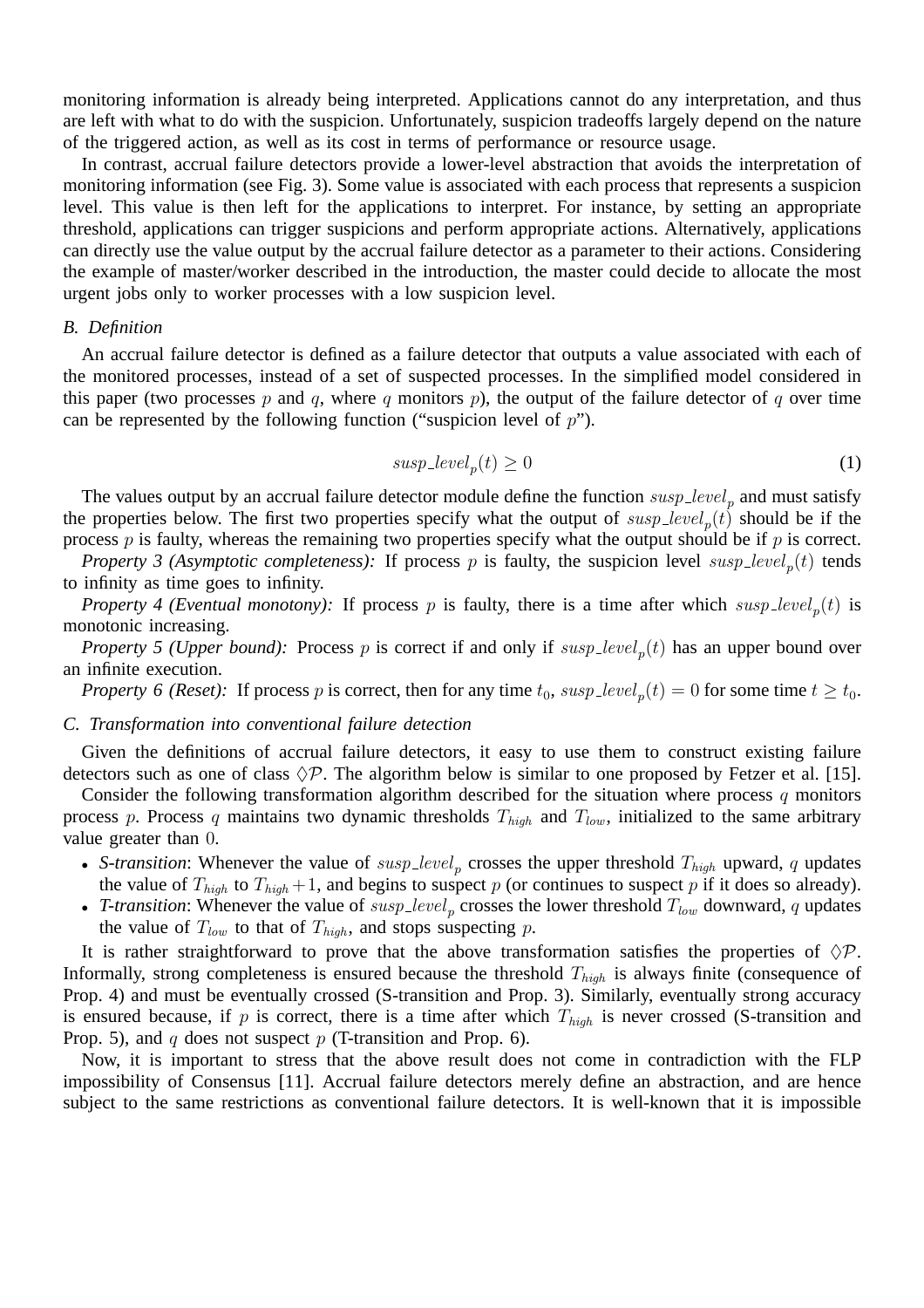

Fig. 4. Information flow in the proposed implementation of the  $\varphi$  failure detector, as seen at process q. Heartbeat arrivals arrive from the network and their arrival time are stored in the sampling window. Past samples are used to estimate some arrival distribution. The time of last arrival  $T_{last}$ , the current time  $t_{now}$  and the estimated distribution are used to compute the current value of  $\varphi$ . Applications trigger suspicions based on some threshold ( $\Phi_1$  for App. 1 and  $\Phi_2$  for App. 2), or execute some actions as a function of  $\varphi$  (App. 3).

to implement a failure detector of class  $\Diamond P$  deterministically in asynchronous systems. Likewise, accrual failure detectors cannot be implemented deterministically in all possible asynchronous systems. However, both kinds of failure detectors can be implemented *probabilistically*.

# IV. IMPLEMENTATION OF THE  $\varphi$  accrual failure detector

In the previous section, we have presented the generic abstraction of accrual failure detectors. Accrual failure detectors can be implemented in many different ways. In this section, we present a practical implementation that we call the  $\varphi$  failure detector, and that we had outlined in earlier work [16].

# *A. Meaning of the value*  $\varphi$

As mentioned,  $\varphi$  failure detector implements the abstraction of an accrual failure detector. The suspicion level of accrual failure detector is given by a value called  $\varphi$ . The basic idea of the  $\varphi$  failure detector is to express the value of  $\varphi$  on a scale that is dynamically adjusted to reflect current network conditions.

Let  $T_{last}$ ,  $t_{now}$ , and  $P_{later}(t)$  denote respectively: the time when the most recent heartbeat was received  $(T_{last})$ , the current time  $(t_{now})$ , and the probability that a heartbeat will arrive more than t time units after the previous one ( $P_{later}(t)$ ). Then, the value of  $\varphi$  is calculated as follows.

$$
\varphi(t_{now}) \stackrel{\text{def}}{=} -\log_{10}(P_{later}(t_{now} - T_{last})) \tag{2}
$$

Roughly speaking, with the above formula,  $\varphi$  takes the following meaning. Given some threshold  $\Phi$ , and assuming that we decide to suspect p when  $\varphi \geq \Phi = 1$ , then the likeliness that we will make a mistake (i.e., the decision will be contradicted in the future by the reception of a late heartbeat) is about 10 %. The likeliness is about 1 % with  $\Phi = 2$ , 0.1 % with  $\Phi = 3$ , and so on.

# *B.* Calculating  $\varphi$

The method used for estimating  $\varphi$  is in fact rather simple. This is done in three phases. First, heartbeat arrive and their arrival times are stored in a sampling window. Second, these past samples are used to determine the distribution of inter-arrival times. Third, the distribution is in turn used to compute the current value of  $\varphi$ . The overall mechanism is described in Figure 4.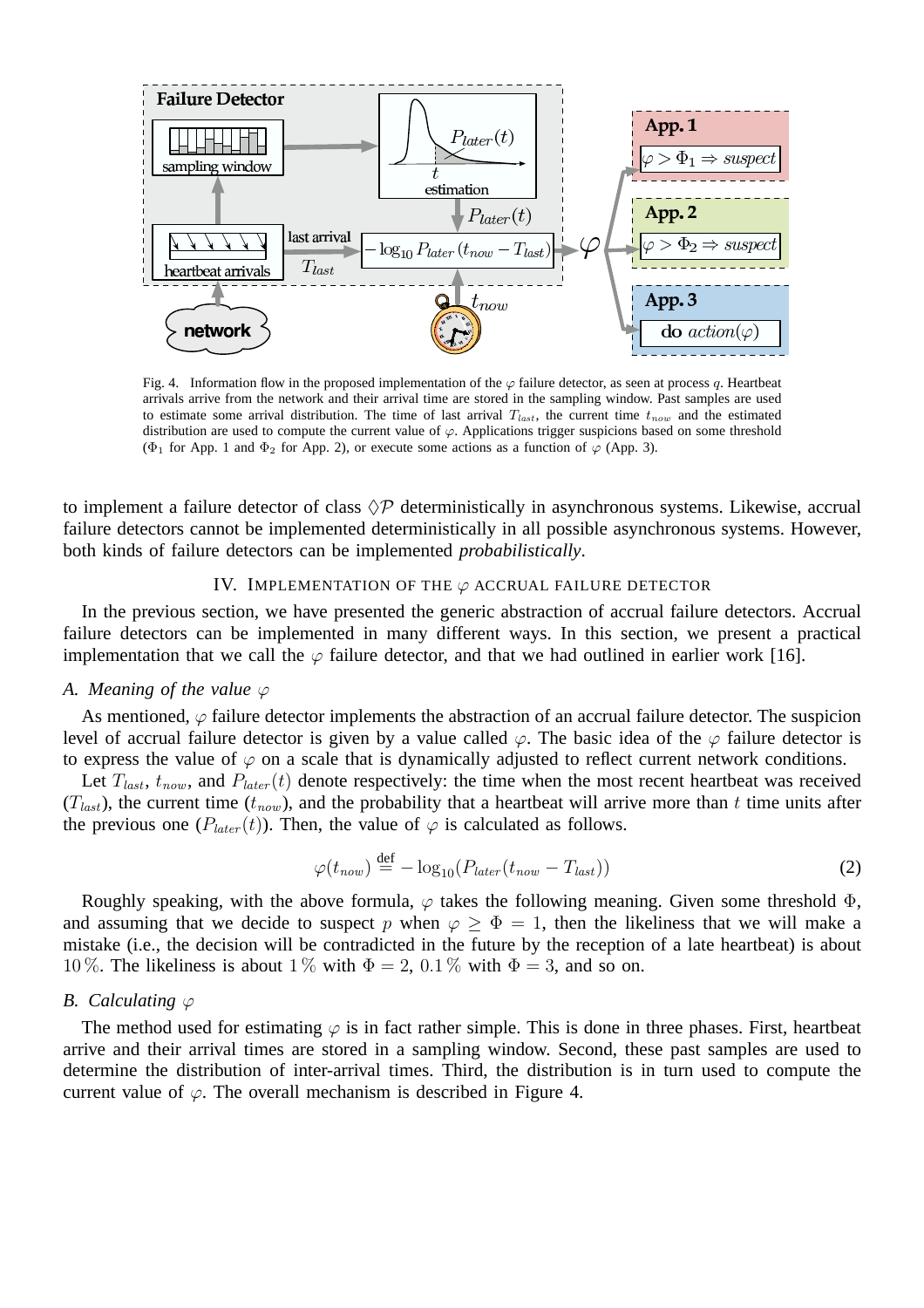*1) Sampling heartbeat arrivals:* The monitored process (p in our model) adds a sequence number to each heartbeat message. The monitoring process  $(q$  in our model) stores heartbeat arrival times into a sampling window of fixed size WS. Whenever a new heartbeat arrives, its arrival time is stored into the window, and the data regarding the oldest heartbeat is deleted from the window. Arrival intervals are easily computed. In addition, to constantly determine the mean  $\mu$  and the variance  $\sigma^2$ , two other variables are used to keep track of the sum and sum of squares of all samples in the window.

*2) Estimating the distribution and computing* ϕ*:* The estimation of the distribution of inter-arrival times assumes that inter-arrivals follow a normal distribution. The parameter of the distribution are estimated from the sampling window, by determining the mean  $\mu$  and the variance  $\sigma^2$  of the samples. Then, the probability  $P_{later}(t)$  that a given heartbeat will arrive more than t time units later than the previous heartbeat is given by the following formula.<sup>3</sup>

$$
P_{later}(t) = \frac{1}{\sigma\sqrt{2\pi}} \int_{t}^{+\infty} e^{-\frac{(x-\mu)^2}{2\sigma^2}} dx
$$
 (3)

$$
= 1 - F(t) \tag{4}
$$

where  $F(t)$  is the cumulative distribution function of a normal distribution with mean  $\mu$  and variance  $\sigma^2$ . Then, the value of  $\varphi$  at time  $t_{now}$  is computed by applying Equation 2 described in Section IV-A.

# V. EXPERIMENTAL RESULTS

In this section, we study the behavior of the  $\varphi$  failure detector when used over a wide-area network. The measurements have been taken in a rather extreme environment (wide area network, short heartbeat interval) to assess both the robustness and the scope of applicability of the failure detector.

First, we describe the environment in which the experiments have been conducted. Second, we study the effect of several parameters on the behavior of the  $\varphi$  failure detector. Third, we compare the results obtained using the  $\varphi$  failure detector with that of Chen and Bertier (see §II-D).

#### *A. Environment*

Our experiments involved two computers, with one located in Japan and the other located in Switzerland. The two computers were communicating through a normal intercontinental Internet connection. One machine was running program sending heartbeats (thus acting like process  $p$ ) while the other one was recording the arrival times of each heartbeat (thus acting like process  $q$ ). Neither machine failed during the experiment.

*1) Hardware/software/network:*

- *Computer* p *(monitored; Switzerland):* The sending host was located in Switzerland, at the Swiss Federal Institute of Technology in Lausanne (EPFL). The machine was equipped with a Pentium III processor at 766 MHz and 128 MB of memory. The operating system was Red Hat Linux 7.2 (with Linux kernel 2.4.9).
- *Computer* q *(monitoring; Japan):* The receiving host was located in Japan, at the Japan Advanced Institute of Science and Technology (JAIST). The machine was equipped with a Pentium III processor at 1 GHz and 512 MB of memory. The running operating system was Red Hat Linux 9 (with Linux kernel 2.4.20).

All messages were transmitted using the UDP/IP protocol. Interestingly, using the traceroute command has shown us that most of the traffic was actually routed through the United States, rather than directly between Asia and Europe.

<sup>&</sup>lt;sup>3</sup>The formula is simplified assuming that crashes are rare events.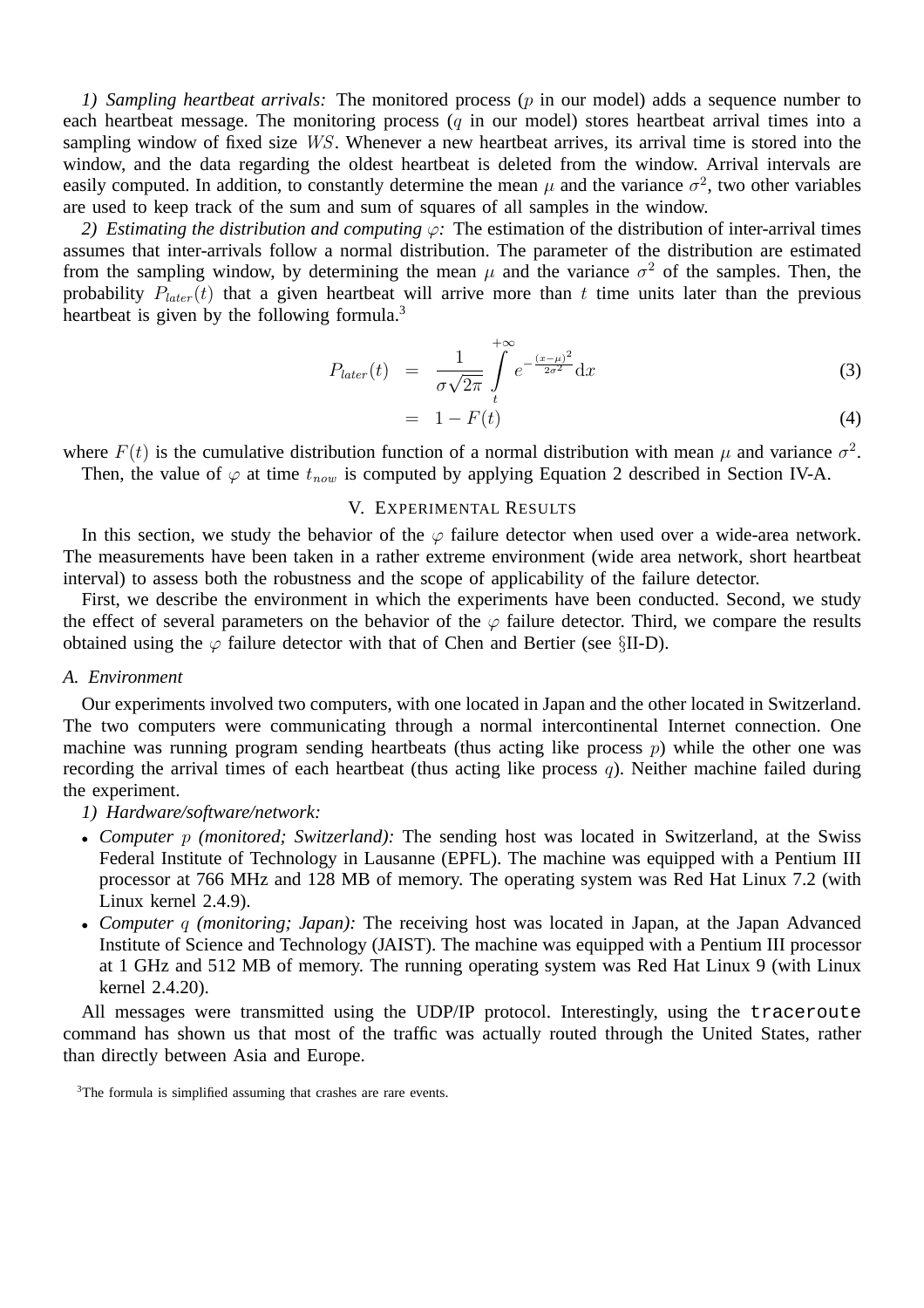

Fig. 5. Distribution of the length of loss bursts. A burst is defined by the number of consecutive messages that were lost.

Fig. 6. Distribution of heartbeat inter-arrival times as measured by the receiving host. Horizontal and vertical scales are both logarithmic.

In addition, we have monitored the CPU load average on the two machines during the whole period of the experiments. We observed that the load was nearly constant throughout, and well below the full capacity of the machines.

*2) Heartbeat sampling:* The experiment started on April 2, 2004 at 17:56 UTC, and finished exactly one full week later. During the one week that the experiment lasted, heartbeat messages were generated at a target rate of one heartbeat every 100 ms. The average sending rate actually measured was of one heartbeat every 103.5 ms (standard deviation: 0.19 ms; min.: 101.7 ms; max.: 234.3 ms). In total, 5, 845, 712 heartbeat messages were sent among which only 5, 822, 521 were received (about 0.4 % of message loss).

We observed that message losses tended to occur in bursts, the longest of which was 1093 heartbeats long (i.e., it lasted for about 2 minutes). We observed 814 different bursts of consecutively lost messages. The distribution of burst lengths is represented on Figure 5. Beyond 25, there is a flat tail of 48 bursts that are not depicted on the figure. After 25, the next burst is 34 heartbeats long, and the lengths of the five longest bursts were respectively 495, 503, 621, 819, and 1093 heartbeats.

The mean of inter-arrival times of received heartbeats was 103.9 ms with a standard deviation of about 104.1 ms. The distribution of the inter-arrival times is represented on Figure 6.

A different view of inter-arrival times is given in Figure 7. The figure relates arrival intervals (vertical axis) with the time when the second heartbeat of the interval arrived (horizontal), over the whole duration of the experiment. Very long intervals are not depicted. The first (thick) line of points at the bottom of the graph represents heartbeat that arrived normally within about 100 ms. The second (thinner) line represents intervals obtained after a single heartbeat was lost, and so on with the other lines above it. At that frequency, losing a single heartbeat seems to be a normal situation. There is a period (April 6 and 7) where more messages were lost.

*3) Round-trip times:* During the experiment, we have also measured the round-trip time (RTT), albeit at a low rate. We have measured an average RTT of 283.3 ms with a standard deviation of 27.3 ms, a minimum of 270.2 ms, and a maximum of 717.8 ms.

*4) Experiment:* To conduct the experiments, we have recorded heartbeat sending and arrival times using the experimental setup described above. We have used the sending times to compute the statistics mentioned above. Then, we replayed the receiving times recorded for each different failure detector implementation and every different value of the parameters. As a result, the failure detectors were compared based on *exactly* the same scenarios, thus resulting in a fair comparison.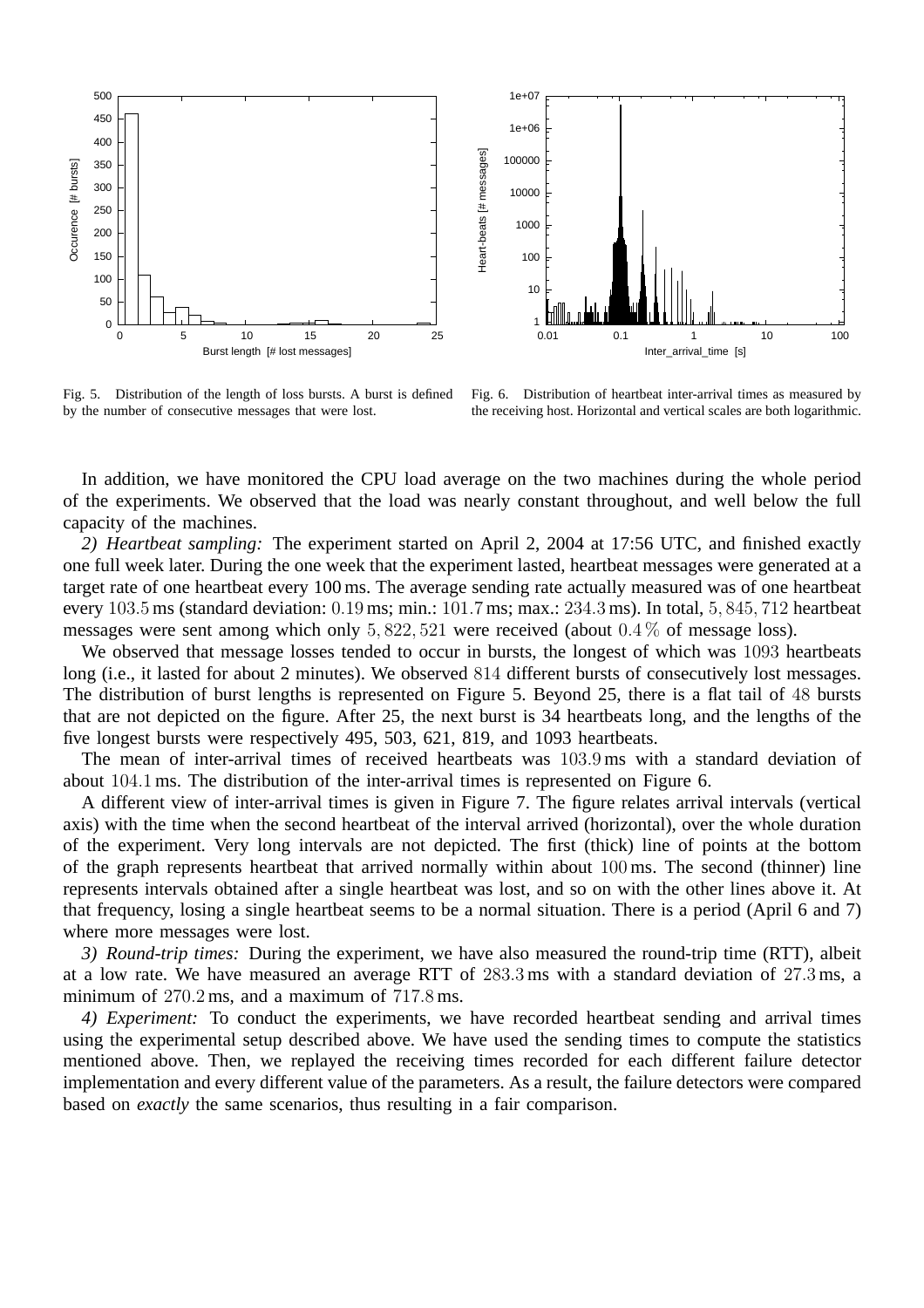

Fig. 7. Arrival intervals and time of occurrence. Each dot represents a received heartbeat. The horizontal position denotes the time of arrival. The vertical coordinate denotes the time elapsed since the reception of the previous heartbeat.

All three failure detectors considered in these experiments rely on a window of past samples to compute their estimations. Unless stated otherwise, the failure detectors were set using the same window size of 1, 000 samples. As the behavior of the failure detectors is stable only after the window is full, we have excluded from the analysis all data obtained during the warmup period—i.e., the period before the window is full.

#### *B. Experiment 1: average mistake rate*

In the first experiment, we have measured the average mistake rate  $\lambda_M$  obtained with the  $\varphi$  failure detector. In particular, we have measured the evolution of the mistake rate when the threshold Φ, used to trigger suspicions, increases.

Figure 8 shows the results obtained when plotting the mistake rate on a logarithmic scale. The figure shows a clear improvement in the mistake rate when the threshold increases from  $\Phi = 0.5$  to  $\Phi = 2$ . This improvement is due to the fact that most late heartbeat messages are caught by a threshold of two or more. The second significant improvement comes when  $\Phi \in [8, 12]$ . This corresponds to the large number of individually lost heartbeat messages (i.e., loss bursts of length 1). As those messages no longer contribute to generating suspicions, the mistake rate drops significantly.

# *C. Experiment 2: average detection time*

In the second experiment, we have measured the average detection time obtained with the  $\varphi$  failure detector, and how it evolves when changing the threshold Φ.

We have computed an *estimation* for the average detection time  $T_D$  as follows. Assuming that a crash would occur exactly after successfully sending a heartbeat,<sup>4</sup> we measure the time elapsed until the failure detector reports a suspicion. With the  $\varphi$  failure detector, we consider the threshold  $\Phi$  and reverse the computation of  $\varphi$  to obtain the equivalent timeout. We compute this equivalent timeout each time a new heartbeat is received and take the mean value  $\Delta_{to,\Phi}$ . We estimated the mean propagation time  $\Delta_{tr}$  based

<sup>4</sup>This is a worst case situation because any crash that would occur later (but before sending the next heartbeat) would be detected at the same time, and any crash that would occur earlier would actually prevent the last heartbeat from being sent. Either case would result in a shorter detection time.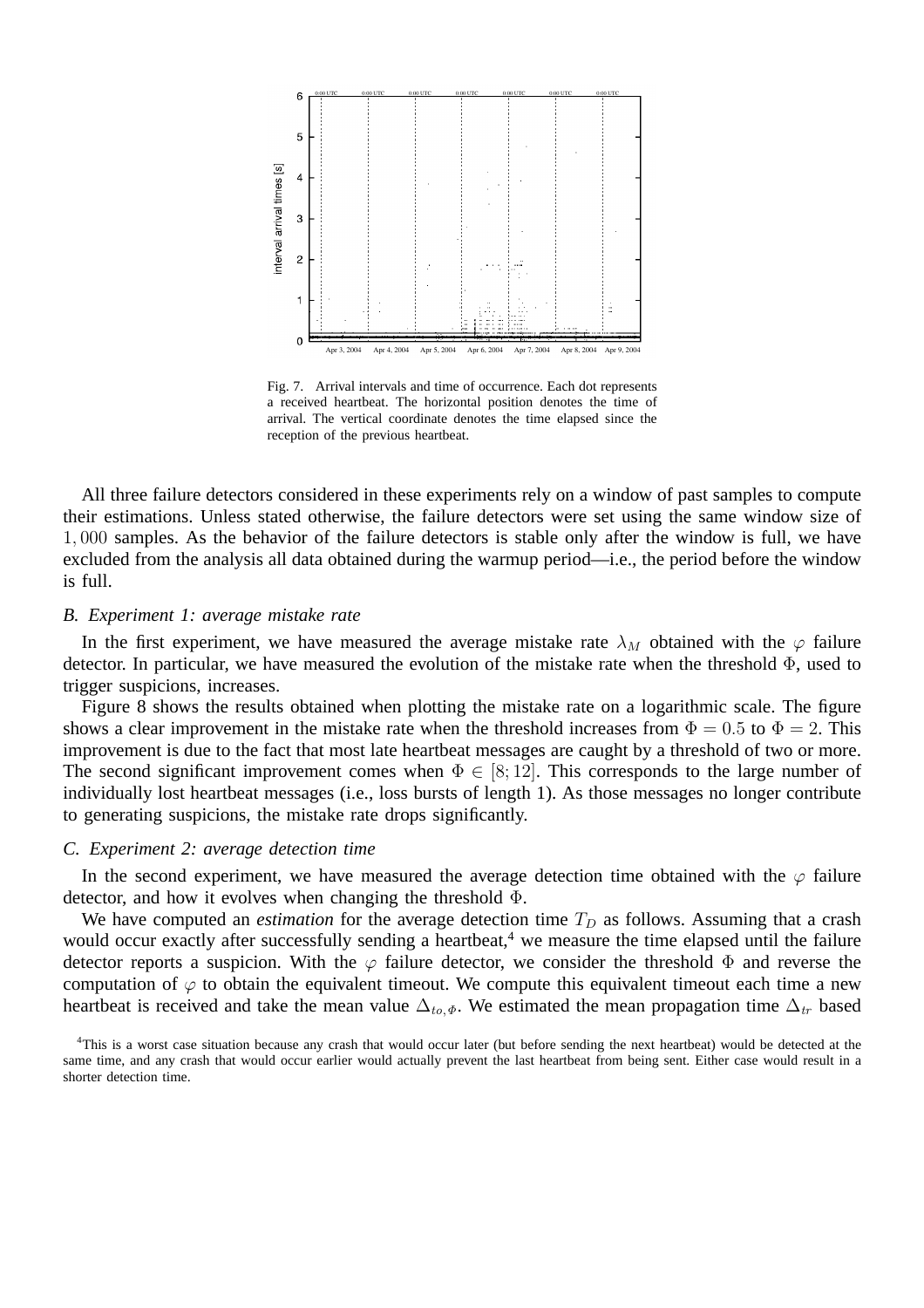

Fig. 8. Exp. 1: average mistake rate as a function of threshold Φ. Vertical axis is logarithmic. Fig. 9. Exp 2: average detection time as a function of threshold Φ.

on our measurements of the round-trip time. Then, we have estimated the average (worst-case) detection time simply as follows.

$$
T_D \approx \Delta_{tr} + \Delta_{to,\Phi} \tag{5}
$$

Figure 9 depicts the evolution of the detection time as the suspicion threshold  $\Phi$  increases. The curve shows a sharp increase in the average detection time for threshold values beyond 10 or 11.

# *D. Experiment 3: effect of window size*

The third experiment measures the effect of the window size on the mistake rate of the  $\varphi$ -failure detector. We have set the window size from very small (20 samples) to very large (10, 000 samples) and measured the accuracy obtained by the failure detector when run during the full week of the experiment. We have repeated the experiment for three different values of the threshold  $\Phi$ , namely  $\Phi = 1$ ,  $\Phi = 3$ , and  $\Phi = 5$ . Figure 10 shows the results, with both axes expressed on a logarithmic scale.

The experiment confirms that the mistake rate of the  $\varphi$  failure detector improves as the window size increases (see Fig. 10). The curve seems to flatten slightly for large values of the window size, suggesting that increasing it further yields only little improvement. A second observation is that the  $\varphi$  failure detector seems to be affected equally by the window size, regardless of the threshold.

# *E. Experiment 4: comparison with Chen-FD and Bertier-FD*

In this fourth experiment, we compare the  $\varphi$ -failure detector with two well-known adaptive failure detectors, namely the failure detector of Chen et al. [10] and that of Bertier et al. [9]. The goal of the comparison is to show that the additional flexibility offered by the  $\varphi$  failure detector does not incur any significant performance cost.

The three failure detectors do not share any common tuning parameter, which makes comparing them difficult. To overcome this problem, we measured the behavior of each of the three failure detectors using several values of their respective tuning parameters. We have then plotted the combinations of QoS metrics (average mistake rate, average worst-case detection time) obtained with each of the three failure detectors.

The tuning parameter for the  $\varphi$  failure detector was the threshold  $\Phi$  (values are also represented in Fig. 8 and 9). The tuning parameter for Chen's failure detector was the safety margin  $\alpha$ ; this is simply an additional period of time that is added to the estimate for the arrival of the next heartbeat. Unlike the other two failure detectors, Bertier's has no tuning parameter. For this reason, its behavior is plotted as a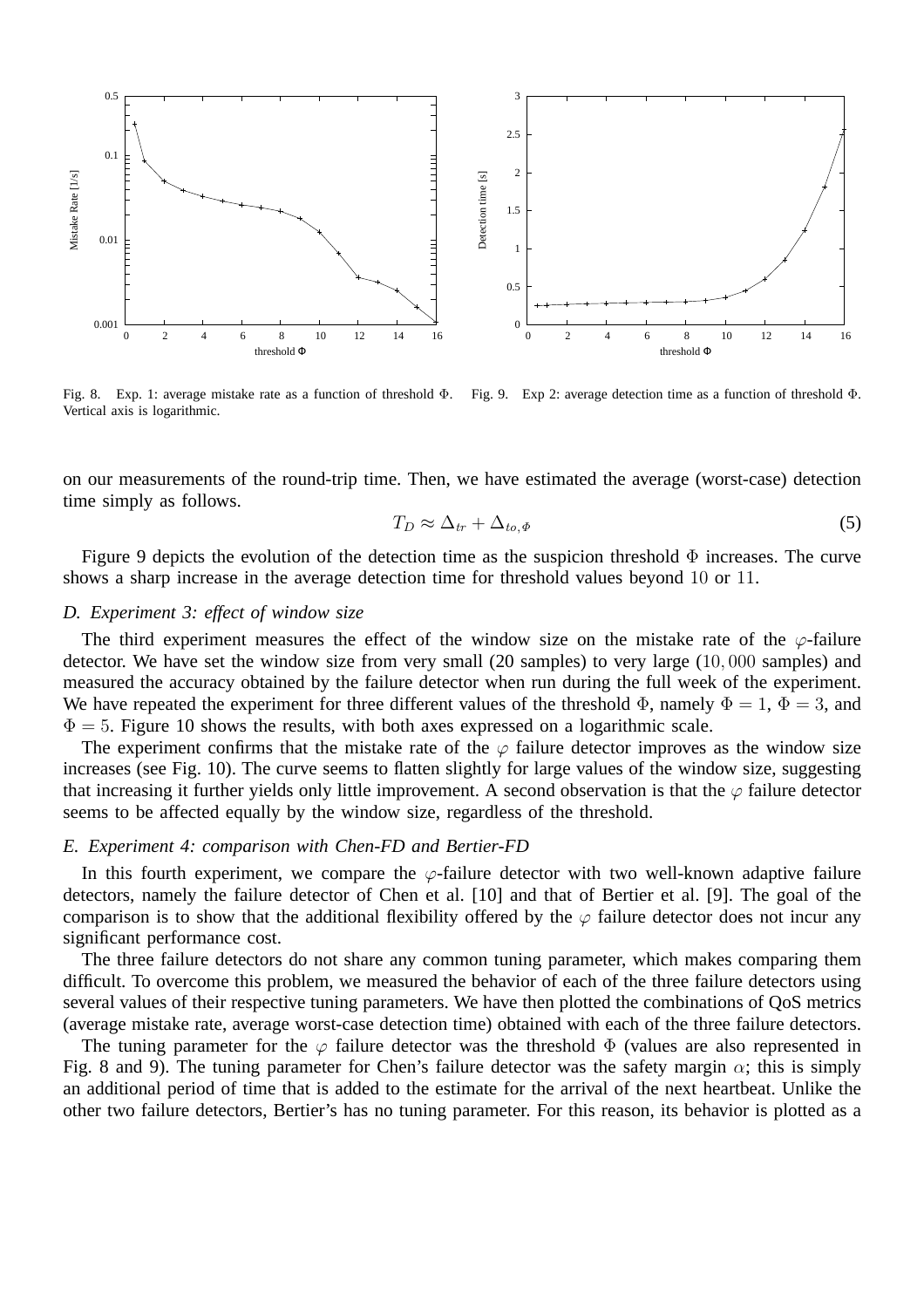



Fig. 10. Exp. 3: average mistake rate as a function of the window size, and for different values of the threshold Φ. Horizontal and vertical axes are both logarithmic.

Fig. 11. Exp. 4: comparison of failure detectors. Mistake rate and detection time obtained with different values of the respective parameters. Most desirable values are toward the lower left corner. Vertical axis is logarithmic.

single point on the graph. Finally, as already mentioned, the window size for all three failure detectors was set to the same value of 1,000 samples.

The results of the experiment are depicted on Figure 11. The vertical axis, representing the mistake rate, is expressed on a logarithmic scale. The horizontal axis, representing the estimated average detection time, is on a linear scale. Best values are located toward the lower left corner because this means that the failure detector provides a short detection time while keeping a low mistake rate.

The results show clearly that the  $\varphi$  failure detector does not incur any significant performance cost. When compared with Chen's failure detector, both failure detectors follow the same general tendency. In our experiment, the  $\varphi$  failure detector behaves a little better in the aggressive range of failure detection, whereas Chen's failure detector behaves a little better in the conservative range.

Quite interestingly, Bertier's failure detector did not perform very well in our experiments. By looking at the trace files more closely, we observed that this failure detector was more sensitive than the other two (1) to message losses, and (2) to large fluctuations in the receiving time of heartbeats. It is however important to note that, according to their authors [9], Bertier's failure detector was primarily designed to be used over *local* area networks (LANs), that is, environments wherein messages are seldom lost. In contrast, these experiments were done over a wide-area network.

Putting too much emphasis on the difference between Chen and  $\varphi$  would not be reasonable as other environments might yield to other conclusions. It is however safe to conclude that the flexibility of  $\varphi$ does not come with any drop in performance, especially when used over wide-area networks.

# VI. RELATED WORK

# *A. Other adaptive failure detectors*

There exists other adaptive failure detectors in addition to Chen's and Bertier's described in Section II-D.

Fetzer et al. [15] have proposed a protocol using a simple adaptation mechanism. It adjusts the timeout by using the maximum arrival interval of heartbeat messages. The protocol supposes a partially synchronous system model [17], wherein an unknown bound on message delays eventually exists. The authors show that their algorithm belongs to the class  $\Diamond P$  in this model. The proposed algorithm adapts only very slowly as this is not a focus of that paper.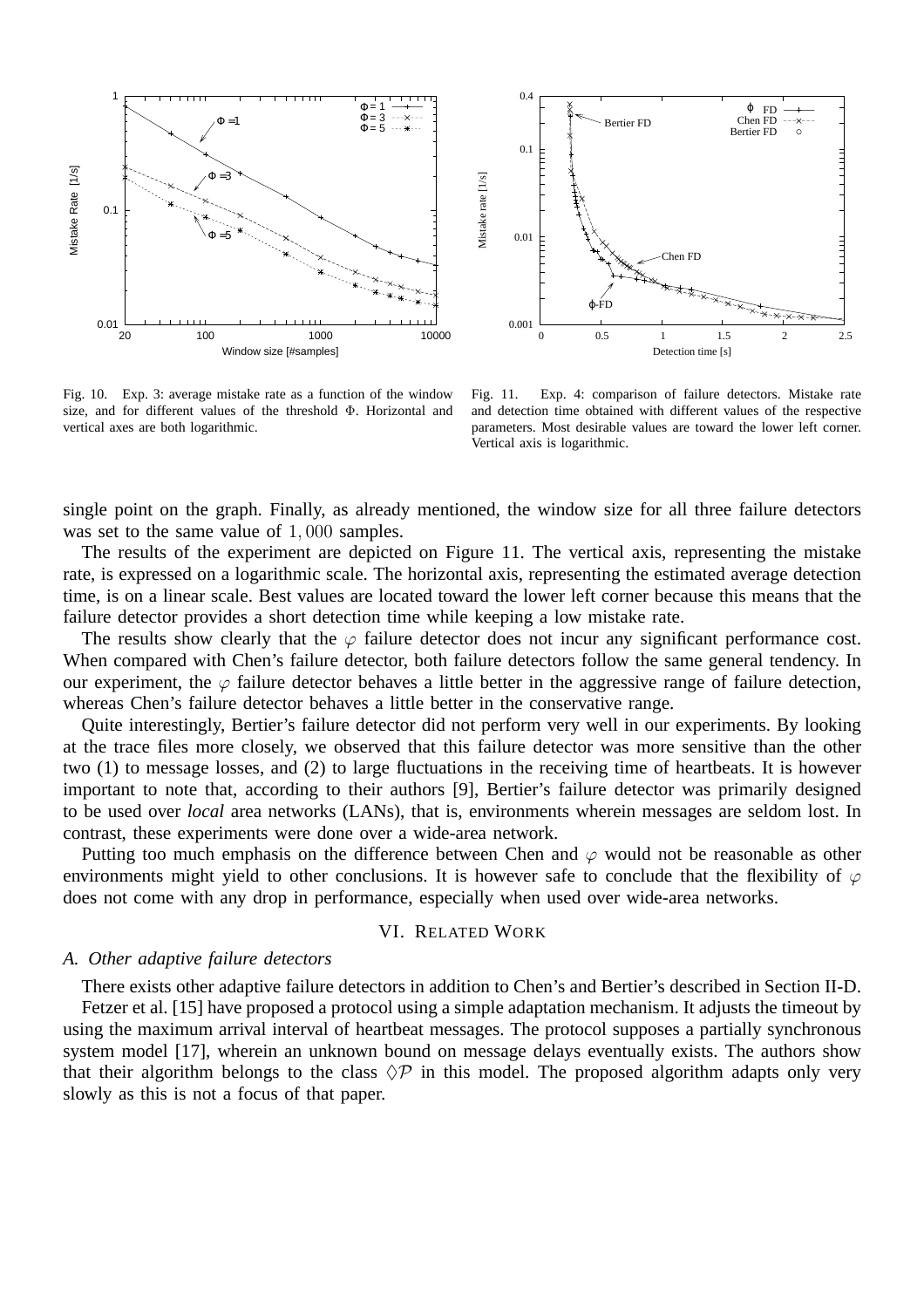Sotoma et al. [4] propose an implementation of an adaptive failure detector with CORBA. Their algorithm computes the timeout based on the average time for arrival intervals of heartbeat messages, and some ratio between arrival intervals.

# *B. Flexible failure detectors*

As far as we know, there exists only a few failure detector implementations that allow non-trivial tailoring by applications, let alone the requirements of *several* applications running simultaneously.

Cosquer et al. [18] propose configurable failure "suspectors" whose parameters can be fine tuned by a distributed application. The suspectors can be tuned directly, but they are used only through a group membership service and view synchronous communication. There is a wide range of parameters that can be set, but the proposed solution remains unable to simultaneously support several applications with very different requirements.

The failure detector implementation proposed by Chen et al. [10] can also be tuned to application requirements. However, the parameters must be dimensioned *statically*, and can only match the requirements of a *single* application. It can be said that they provide a "hardwired" degree of accuracy which must be shared by all applications.

The two timeout approach [7], [19] can also be seen as a first step toward adapting to application requirements, but the solution lacks generality. The two timeout approach was proposed and discussed in relation with group membership and consensus. In short, it was proposed to implement failure detection based on two different timeout values; an aggressive and a conservative one. The approach is well suited for building consensus-based group communication systems. However, the protocol was not rendered adaptive to changing network conditions (although this would be feasible) and, more importantly, still lacks the flexibility required by a generic service (it supports only two applications).

# *C. Relation with group membership*

Group membership is a popular approach to ensuring fault-tolerance in distributed applications. In short, a group membership keeps track of what process belongs to the distributed computation and what process does not. In particular, a group membership usually needs to exclude processes that have crashed or partitioned away. For more information on the subject, we refer to the excellent survey of Chockler et al. [20]. A group membership can also be seen as a high-level failure detection mechanism that provides consistent information about suspicions and failures [8].

In a recent position paper, Friedman [21] proposed to investigate the notion of a fuzzy group membership as an interesting research direction. The idea is that each member of the group is associated with a fuzziness level instead of binary information (i.e., member or not member). Although Friedman does not actually describe an implementation, we believe that a fuzzy group membership could be built based on accrual failure detectors.

Similarly, accrual failure detectors could also be useful as a low-level building block for implementing a partitionable group membership, such as Moshe [22]. Such a group membership must indeed distinguish between message losses, network partitions, and actual process crashes. For instance, Keidar et al. [22] decide that a network partition has occurred after more than three consecutive messages have been lost. Typically, this could be done by using accrual failure detector and setting an appropriate threshold.

#### VII. CONCLUSION

We have presented the concept and the implementation of the  $\varphi$ -failure detector, an instance of the more general abstraction of accrual failure detectors. We have analyzed the behavior of the  $\varphi$  failure detector over a transcontinental Internet link, based on nearly 6 million heartbeat messages. Finally, we have compared the behavior of our failure detector with two important adaptive failure detectors, namely, Chen's [10] and Bertier's [9] failure detectors.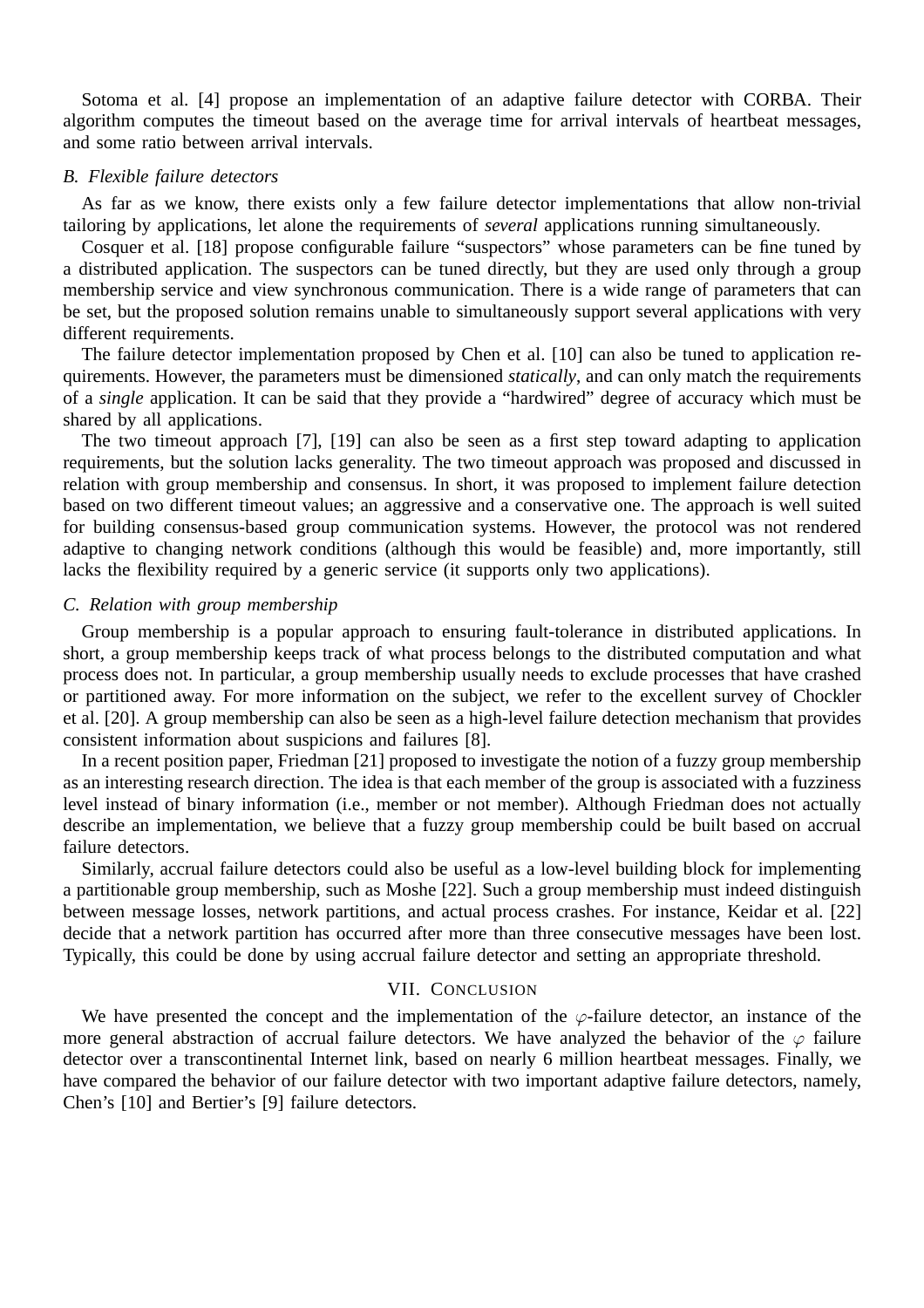By design,  $\varphi$ -failure detectors can adapt equally well to changing network conditions, and the requirements of any number of concurrently running applications. As far as we know, this is currently the only failure detector that addresses both problems and provides the flexibility required for implementing a truly generic failure detection service. In particular, the two other failure detectors studied in this paper do not address both problems.<sup>5</sup>

In addition to interesting observations about transcontinental network communication, our experimental results show that our failure detector behave reasonably well if parameters are well-tuned. In particular, we see that the impact of the window size is significant. Our comparisons with the other failure detectors show that the  $\varphi$ -failure detector does not induce any significant overhead as performance are similar. Nevertheless, we believe that there is still room for improvement. In particular, we are investigating techniques and mechanisms to (1) improve the estimation of the distribution when computing  $\varphi$ , (2) reduce the use of memory resources, and (3) better cope with message losses for highly conservative failure detection.

Concerning accrual failure detectors, we are currently working on a more thorough formalization of the abstraction. Some of those results have been briefly summarized in this paper, but will be further developed in the future.

#### ACKNOWLEDGMENTS

We are grateful to André Schiper for allowing us to remotely use a machine in his laboratory at EPFL, so that we could conduct our experiments. We are also thankful to Michel Raynal, Richard D. Schlichting, Yoichi Shinoda, Makoto Takizawa, and Péter Urbán for their insightful comments and numerous suggestions that greatly helped us improve the quality of this paper.

#### **REFERENCES**

- [1] R. van Renesse, Y. Minsky, and M. Hayden, "A gossip-style failure detection service," in *Middleware'98*, N. Davies, K. Raymond, and J. Seitz, Eds., The Lake District, UK, Sept. 1998, pp. 55–70.
- [2] P. Stelling, I. Foster, C. Kesselman, C. Lee, and G. von Laszewski, "A fault detection service for wide area distributed computations," in *Proc. 7th IEEE Symp. on High Performance Distributed Computing*, July 1998, pp. 268–278.
- [3] P. Felber, X. Défago, R. Guerraoui, and P. Oser, "Failure detectors as first class objects," in *Proc. 1st IEEE Intl. Symp. on Distributed Objects and Applications (DOA'99)*, Edinburgh, Scotland, Sept. 1999, pp. 132–141.
- [4] I. Sotoma and E. R. M. Madeira, "Adaptation algorithms to adaptive fault monitoring and their implementation on CORBA," in *Proc. 3rd Intl. Symp. on Distributed-Objects and Applications (DOA'01)*, Rome, Italy, Sept. 2001, pp. 219–228.
- [5] N. Hayashibara, A. Cherif, and T. Katayama, "Failure detectors for large-scale distributed systems," in *Proc. 21st IEEE Symp. on Reliable Distributed Systems (SRDS-21), Intl. Workshop on Self-Repairing and Self-Configurable Distributed Systems (RCDS'2002)*, Osaka, Japan, Oct. 2002, pp. 404–409.
- [6] B. Charron-Bost, X. Défago, and A. Schiper, "Broadcasting messages in fault-tolerant distributed systems: the benefit of handling input-triggered and output-triggered suspicions differently," in *Proc. 21st IEEE Intl. Symp. on Reliable Distributed Systems (SRDS-21)*, Osaka, Japan, Oct. 2002, pp. 244–249.
- [7] X. Défago, A. Schiper, and N. Sergent, "Semi-passive replication," in Proc. 17th IEEE Intl. Symp. on Reliable Distributed Systems *(SRDS-17)*, West Lafayette, IN, USA, Oct. 1998, pp. 43–50.
- [8] P. Urbán, I. Shnayderman, and A. Schiper, "Comparison of failure detectors and group membership: Performance study of two atomic broadcast algorithms," in *Proc. IEEE Intl. Conf. on Dependable Systems and Networks (DSN'03)*, San Francisco, CA, USA, June 2003, pp. 645–654.
- [9] M. Bertier, O. Marin, and P. Sens, "Implementation and performance evaluation of an adaptable failure detector," in *Proc. 15th Intl. Conf. on Dependable Systems and Networks (DSN'02)*, Washington, D.C., USA, June 2002, pp. 354–363.
- [10] W. Chen, S. Toueg, and M. K. Aguilera, "On the quality of service of failure detectors," *IEEE Trans. Comput.*, vol. 51, no. 5, pp. 561–580, May 2002.
- [11] M. J. Fischer, N. A. Lynch, and M. S. Paterson, "Impossibility of distributed consensus with one faulty process," *J. ACM*, vol. 32, no. 2, pp. 374–382, 1985.
- [12] T. D. Chandra and S. Toueg, "Unreliable failure detectors for reliable distributed systems," *J. ACM*, vol. 43, no. 2, pp. 225–267, 1996.
- [13] V. Jacobson, "Congestion avoidance and control," in *Proc. of ACM SIGCOMM'88*, Stanford, CA, USA, Aug 1988.
- [14] M. Müller, "Performance evaluation of a failure detector using SNMP," Master's thesis, École Polytechnique Fédérale de Lausanne, Switzerland, Feb. 2004. [Online]. Available: http://lsewww.epfl.ch/Publications/ById/366.html

<sup>5</sup>These two failure detectors were aimed at different problems, that they both solve admirably well.